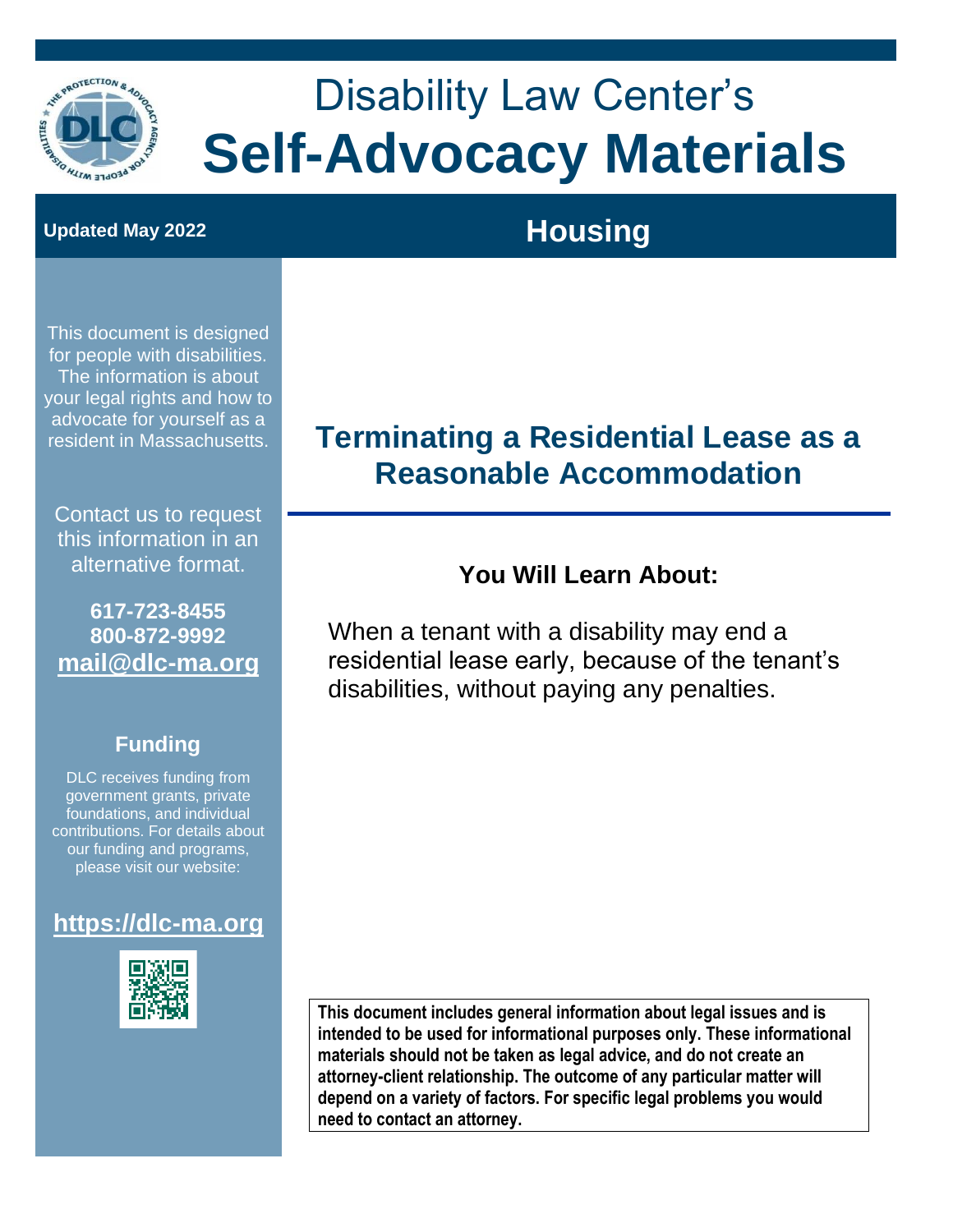# **What Is a Reasonable Accommodation? And who may receive one?**

A **reasonable accommodation** is a change in a rule, policy, practice, or service that is necessary to give a **person with a disability** an equal opportunity to use and enjoy a dwelling. Housing providers (landlords, property managers, public housing authorities, etc.) are required to provide reasonable accommodations for individuals with disabilities unless doing so would be an "undue administrative or financial burden" on the housing provider. Whether a request for an accommodation is reasonable is decided on a caseby-case basis.

A **person with a disability** is someone with a physical or mental impairment that substantially limits one or more major life activities. This includes but is not limited to: walking, reaching, lifting, breathing, seeing, hearing, working, learning, communicating, and caring for oneself.

# **When would a tenant be able to end a lease early as a reasonable accommodation?**

This pamphlet covers situations in which a tenant with a written lease agreement wants to leave before the lease ends, because of the tenant's disabilities. If you do not have a lease, but you do have a rental agreement which renews month-to-month (a tenancy-atwill), this pamphlet does not apply to you.

Many residential leases are for a set amount of time. (The most common are for 12 months. However, they could also be for some other period of time). These leases, which create a **tenancy under lease,** mean that the tenant has the right to stay in the unit for the length of the lease. During that time, the landlord cannot evict the tenant without a reason (such as for failing to pay rent or for seriously violating a term of the lease).

The flip side of restricting the landlord's ability to evict the tenant is that many residential leases also restrict the ability of the tenant to move out early (meaning, before the term of the lease expires), without paying a financial penalty and giving the landlord advance notice (usually 30 or 60 days).

But what if you, as the tenant, want to move out early for a reason related to a disability? In that case, you might be able to request a reasonable accommodation from your landlord that would allow you to move out early without paying a financial penalty or without giving the landlord the kind of notice that would normally be required.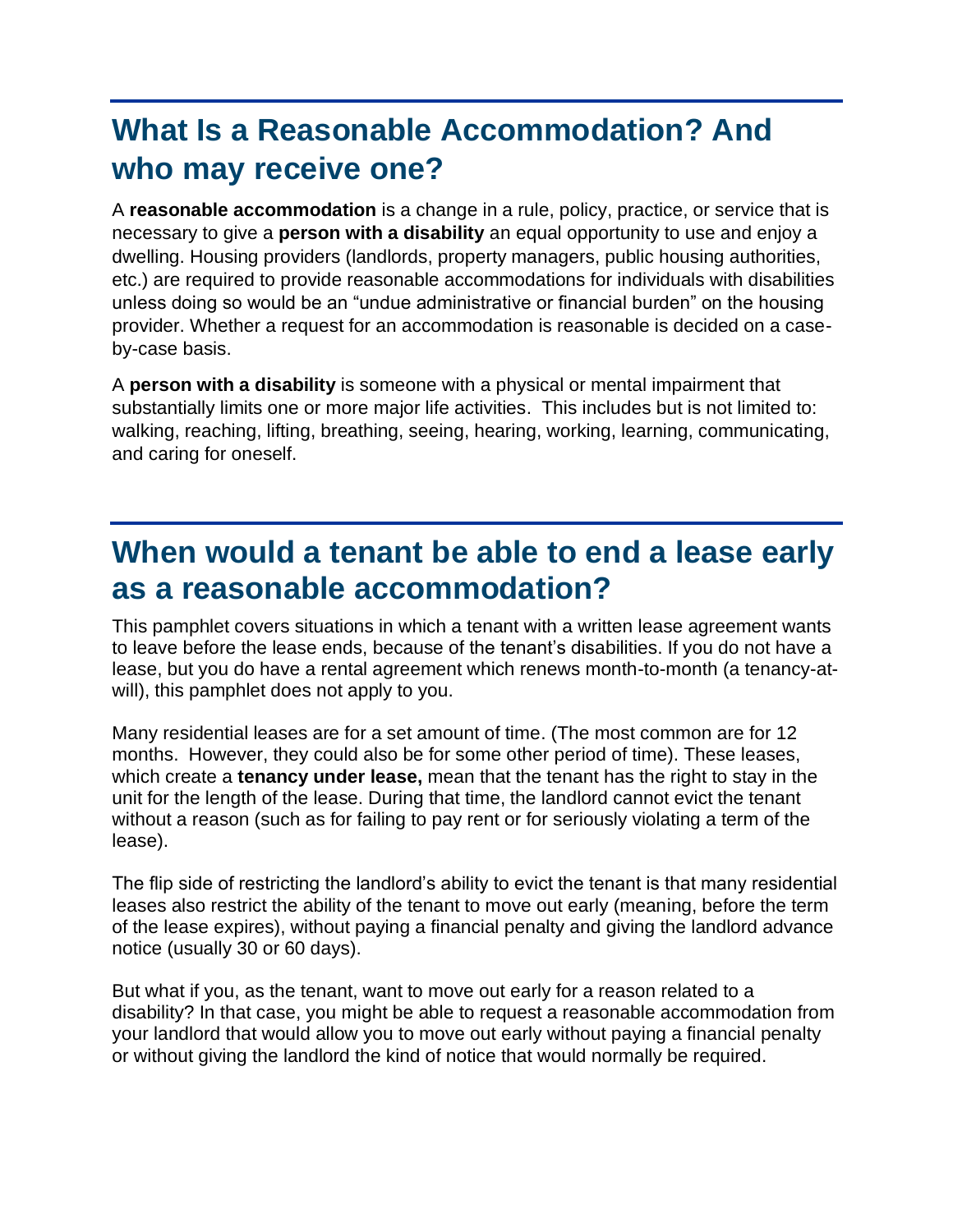# **What are acceptable reasons to end a lease early?**

Under Massachusetts and federal law, housing providers are required to grant a tenant's request for a reasonable accommodation, as long as the accommodation would not impose undue financial or administrative burdens on the housing provider. Not all requests qualify as a reasonable accommodation. Whether a request to terminate a lease early would qualify as a reasonable accommodation depends on all the facts and circumstances. This may include:

--your disabilities;

- --whether the disabilities recently became worse;
- --the nature of your current housing situation;
- --the reason(s) why you need to move from your current housing to other housing;
- --how the new housing will be better suited to your disability-related needs; and
- --how long before the lease expires you are seeking to move out.

The following are some situations in which ending the lease early so the tenant can move out into more suitable housing **could qualify** as a reasonable accommodation:

- A tenant with a disability wants to move out early because the tenant's condition has recently worsened, and the tenant now requires an overnight care attendant. The current unit is not large enough for the attendant to stay overnight and so the tenant needs to move to a bigger unit. (In this situation, the tenant should first seek to transfer to a different unit owned by the landlord that would be big enough. If that is unsuccessful, the tenant may try to terminate the lease early.)
- A tenant with a mental disability feels unsafe in the current housing because, for example, new neighbors have moved in whose behavior triggers a tenant's anxiety disorders or post-traumatic stress disorder.
- A tenant with a disability has a long-time doctor that is too far away from the tenant's housing and the tenant needs to move closer for more frequent visits.
- A tenant who is not able to receive adequate care in the current housing gets off the waiting list for a specialized care facility that will provide care for the tenant's disabilities. The spot may not be available if the tenant waits until the end of the lease term to move.

While these examples are not the only situations in which a request to terminate a lease early without paying financial penalties might be granted as a reasonable accommodation. However, they illustrate the kinds of situations in which it may be allowed.

In general, requests to move out before a lease is up as a reasonable accommodation are **more likely to be successful if the disabilities or medical conditions have become worse during the term of the lease** or if something has occurred during the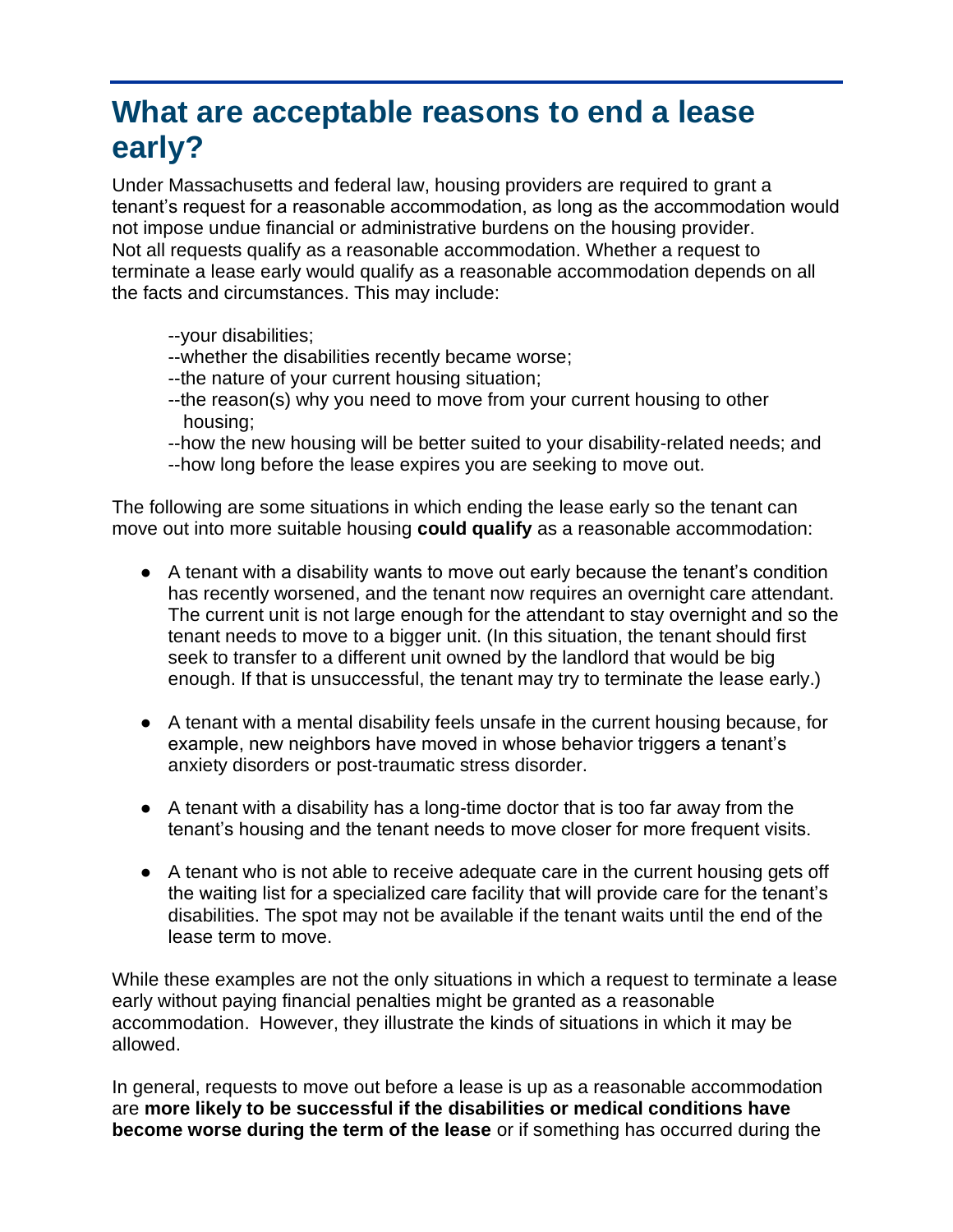lease that makes moving out urgent. If the tenant knew about all the problems with the housing when the lease began, they may have to explain why the tenant signed the lease in the first place.

On the other hand, a request to move out early without paying a penalty **will likely be unsuccessful** if there is no disability-related reason you need to move out and you simply want to move to a different apartment that you like more.

### **What steps should a tenant take to end a lease early as an accommodation?**

If you want to move out early without paying the financial penalty that a lease would require you to pay, you should do the following:

- 1. Formally ask your landlord or property manager for a reasonable accommodation that would allow you to move out early without paying the financial penalty or without giving full advance notice. You should communicate with your landlord or property manager as soon as possible about why you want to move out early. It is best to make this request in writing. Keep a copy of the written request.
- 2. If possible, support your written request with a short letter from your regular doctor or other medical professional. They should explain why it is necessary for you to move out early to accommodate your disabilities. The doctor or medical professional should explain your current housing situation is making your disabilities worse or is not allowing your disabilities to be addressed as best they can. (See 'Sample Letter from a Service Provider' on DLC's website).
- 3. If you have a mobile voucher (for example, through Section 8 or the Massachusetts Rental Voucher Program), coordinate this with your private landlord and the agency administering the voucher. You need to remain in compliance with all program rules to retain your voucher. They may require you and the landlord to sign a form (**a rescission agreement**) which states the new earlier date on which your lease will end. They should provide you with a copy of this form.

#### **Other Resources**

#### Where Do You Go If You Still Need Legal Help?

If you need legal representation or advice, please call the Disability Law Center (DLC) at 1-800-872-9992. Or, please fill out the online form here: [https://www.dlc-ma.org/ask](https://www.dlc-ma.org/ask-for-help/)[for-help/.](https://www.dlc-ma.org/ask-for-help/) Unfortunately, we do not have the resources to help everyone who calls us.